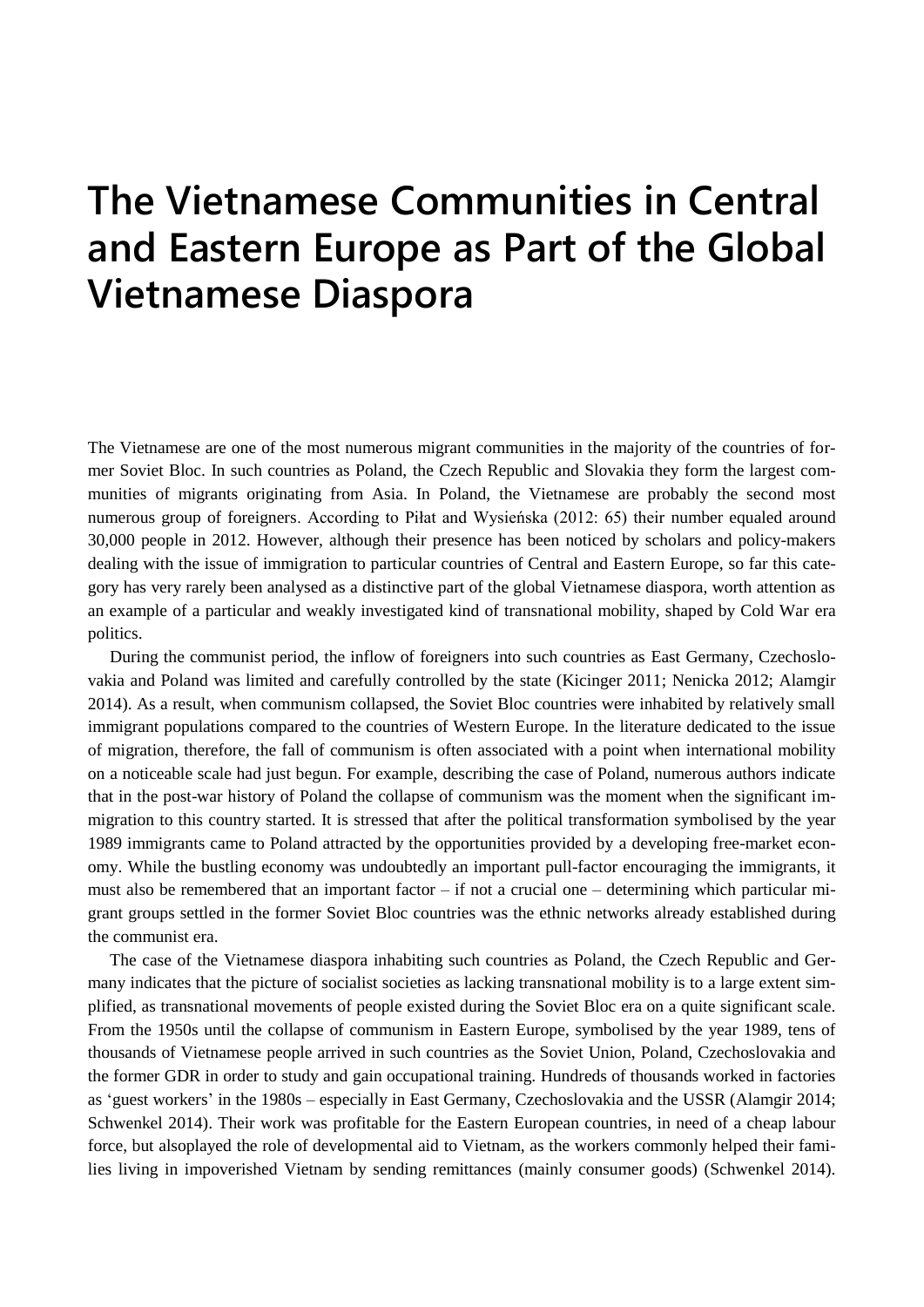Susan Bayly (2007) introduced the notion of 'global socialist ecumene' to describe the transnational flow of ideas, knowledge and cultural artefacts transmitted by students and specialists circulating among particular communist countries. Particular categories of Vietnamese – assessed as loyal to the communist authorities and promising in terms of educational outcome – participating in governmental exchange programmes were enabled to participate in the transnational mobility taking place within the area of 'ecumene.'

Considering the importance of this communist era transnational movement for further establishment of migrant groups, it must be remembered that, according to the principles of government programmes, 'socialist mobility' was intended to be only of a temporary nature. After completing education or work, the Vietnamese were supposed to return to Vietnam. Students were subjected to the strict control of the Vietnamese authorities and were not allowed to maintain closer relations with representatives of the receiving society. The control was especially strict until the mid-1970s – the end of the Vietnam War. Settling in Eastern European countries was very difficult for them – although not completely impossible, as isolated cases of people staying in Europe have happened since the beginning of the emigration. In the case of students from Poland, changing temporary immigration into a permanent state gradually became more available as early as the 1980s due to the relaxation of the policies of both states – Vietnam and Poland. However, the 'guest workers' in such countries as East Germany and Czechoslovakia were subjected to strict control until the end of communism.

This pattern of 'socialist mobility' did not come to an end at the same time as the period of socialism, as in the first years of capitalism in Central and Eastern Europe immigration from Vietnam continued on a large scale. The vast majority of the people came to such countries as Poland, the Czech Republic and Slovakia to engage in trade of consumer goods imported from Asia – mainly clothes and shoes – becoming part of a complex transnational trade chain (Halik, Nowicka 2002; Williams, Balaz 2005). Post-socialist immigration was of a different nature to that of the socialist movements, which were organised and arranged due to the demands of the policy of communist Vietnam and particular countries of the Soviet Bloc. However, the continuity of migration patterns indicates the important role played by migration networks, established by former students and workers from the communist era.

Until recently, the Vietnamese residents of the countries of Central and Eastern Europe have gained relatively little attention in the literature concerning the global Vietnamese diaspora. Emigrants from Vietnam dispersed around the world number – according to official estimates of the Ministry of Foreign Affairs of the Socialist Republic of Vietnam – around 4 million people.<sup>1</sup> The overall sum of remittances sent by the diaspora members to the country of origin in 2014 reached 12 billion USD, accounting for around 8 per cent of the GDP of Vietnam.<sup>2</sup> Various problems connected with the presence of a large diaspora, such as social integration in the recipient countries, economic activity of migrants or political involvement of diaspora members, are phenomena that are important from the point of view both of the Vietnamese state and of receiving countries. However, so far the academic discussion over the *Viêt kiều* ('overseas Vietnamese') has mainly been focused on the case of the Vietnamese residing in the United States. This is not surprising taking into account the fact that the American Vietnamese community is the largest overseas population, accounting for around 1.7 million people, $3$  and being the source of the majority of remittances sent to Vietnam.

However, the case of the American Vietnamese community does not represent the experiences of the whole Vietnamese diaspora dispersed around the world. Vietnamese immigrants residing in various countries differ in many aspects, most of which result from the diversity of historical contexts of emigration from Vietnam to these countries. Following the distinction introduced by Sheffer (2003), Vietnamese people residing in various places can be described either as members of a 'stateless' or 'state-linked' diaspora (this useful distinction was applied to the Vietnamese diaspora by Long Le; see Le 2014). The Vietnamese American population that has so far become a model for discussing the issue of emigration from Vietnam is predomi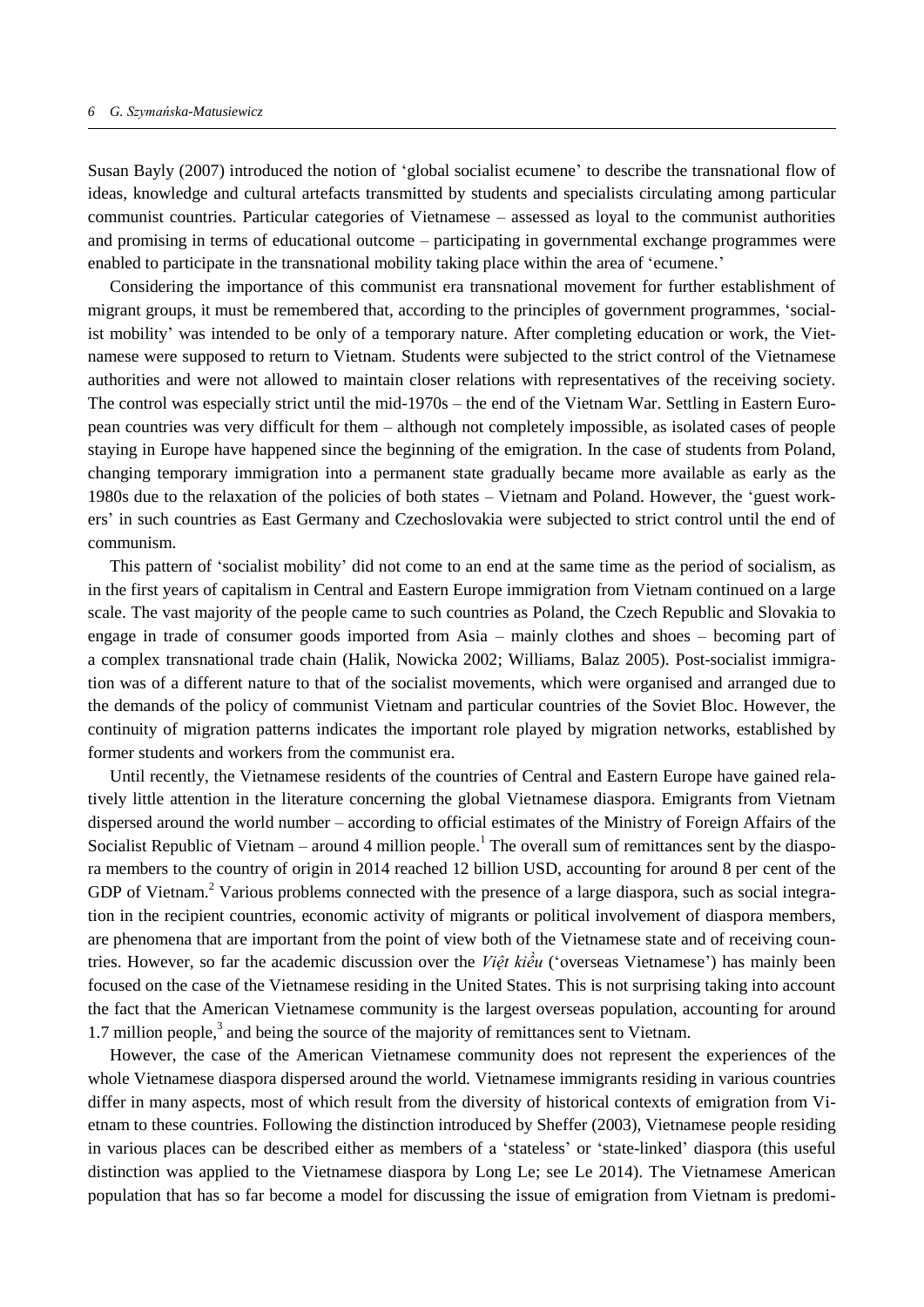nantly a group of refugee origin, consisting of the people who left the areas of South Vietnam after the end of the Vietnam War. Although the characteristics of this group has evolved throughout this time, including newer waves of immigrants arriving in the USA for economic or educational purposes, it can still be described as an archetypal example of stateless diaspora (see Le 2014).

Contrary to the American–Vietnamese community, the migrant communities from Central and Eastern European countries have a visibly distinct history, connected with the cooperation among the Soviet Bloc (Comecon) countries. Although later waves of migration to such countries as Poland, the Czech Republic and Slovakia can be described as spontaneous migration, motivated largely by economic factors, the genesis of formation of the migrant communities was a result of state policy. To this day, the communities in the former Soviet Bloc countries tend to maintain strong connections with the authorities of Vietnam. This is exemplified by the activity of migrant associations, the majority of which cooperate closely with Vietnamese embassies in particular countries and relevant institutions in Vietnam (such as societies of friendship) and impose a noticeable level of control over the migrant community.

While the literature dedicated to the issue of Vietnamese Americans can be described as abundant, involving numerous books and articles dedicated to such issues as social integration, political involvement of the diaspora and its transnational connections, there is a significant gap concerning the literature dedicated to the communities residing in the former Soviet Bloc countries. Although in each country of Central and Eastern Europe inhabited by Vietnamese migrants some works – academic books and papers or social policy reports – have been published, the vast majority of them are available only in the national languages (see more on this issue in Schwenkel's paper in this volume).

The thematic issue of the CEEMR journal aims to fill the significant gap in the literature dedicated to the issue of the Vietnamese global diaspora.<sup>4</sup> We intended to compile a collection of papers authored by specialists dealing with issues connected with the presence of Vietnamese migrant communities in Central and Eastern Europe, in order to enable a comparison between the migrant communities residing in various countries, with different backgrounds and various patterns of engagement in transnational politics. In order to place the problematic of the former Soviet Bloc communities in the broader context, we also present one paper dedicated to the issue of a model Vietnamese diaspora group – Vietnamese Americans.

The issue consists of six articles, including case studies of Vietnamese groups residing in such countries as Germany, Slovakia, Poland and the United States. A very special place in the issue is occupied by the paper of Ewa Nowicka – an obituary to Dr Teresa Halik, a prominent Polish specialist on Vietnamese culture and language who regrettably passed away in January 2015. Her death is a great loss both for scholars researching the Vietnamese migrant community and for the community members itself, as for many years she was a great friend to the Polish–Vietnamese diaspora, also acting as a bridge between the migrant community and the Polish authorities.

Three of the six articles presented in this volume discuss the issue of the Vietnamese diaspora in Poland. The Vietnamese migrant community, the second-largest in Poland, has been described in some depth in Polish sociological and anthropological literature (with the most general descriptions being books by Halik and Nowicka 2002; Halik 2006; Górny, Grzymała-Kazłowska, Kępińska, Fihel, Piekut 2007; Szymańska-Matusiewicz 2013). However, the literature in English has so far been very scarce. Contrary to such countries as Czechoslovakia, the Soviet Union and East Germany, the Vietnamese arriving in Poland during the communist era were almost exclusively students. However, the political transition, due to economic opportunities in the sector of trade, made Poland the most attractive country for Vietnamese migrants, attracting newcomers not only from Vietnam, but also from other former Soviet Bloc countries, such as former contract workers from East Germany and Czechoslovakia. Currently, the community inhabiting Poland is an interesting case worthy of attention among the Soviet Bloc countries due to its internal differentiation. The Vietnamese population in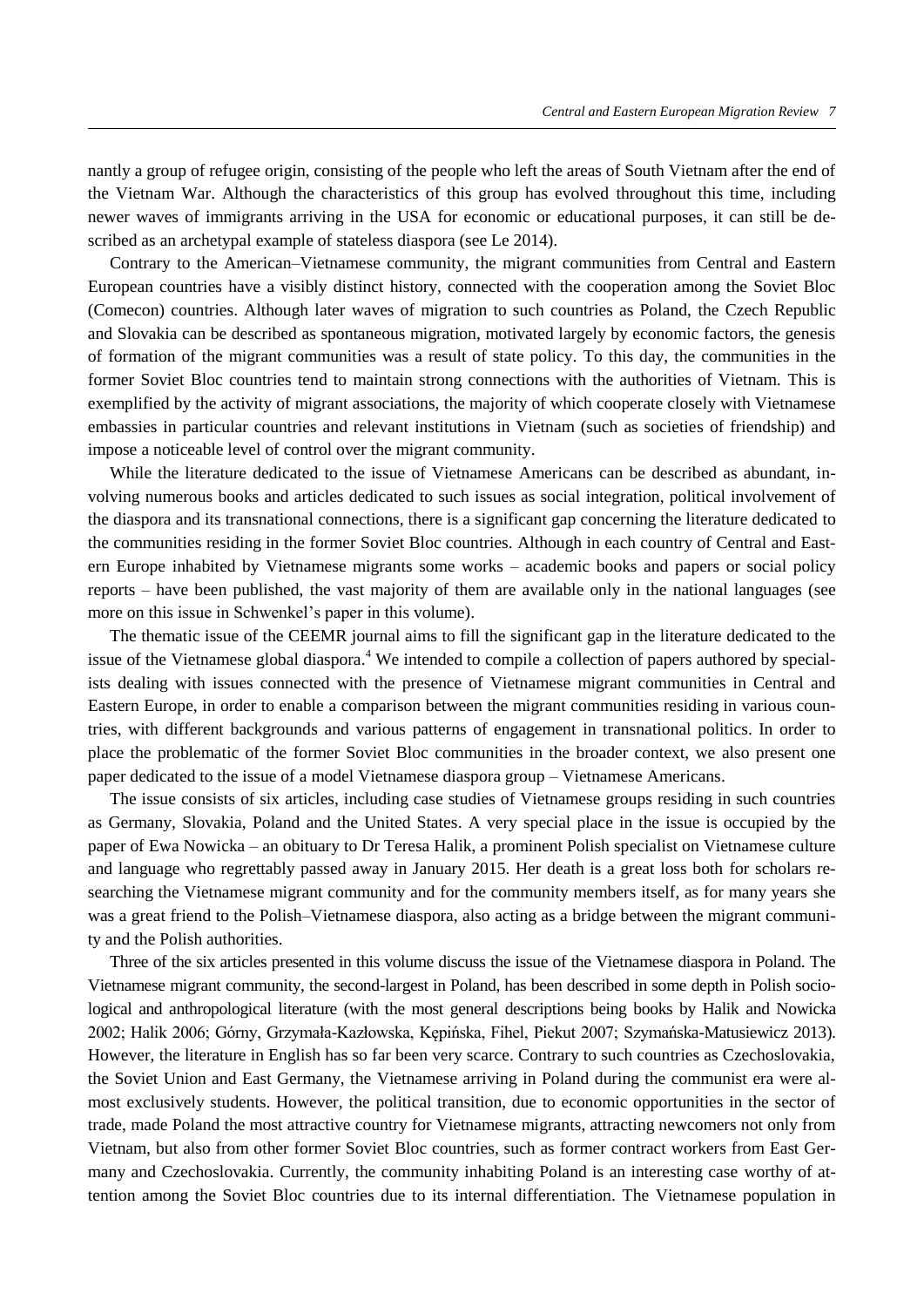Poland includes such categories as former students from the communist era, economic migrants who arrived in Poland after the political transformation, former contract workers from East Germany and Czechoslovakia, and – last but not least – representatives of the 1.5 and second generation. Therefore, analyses dedicated to the case of Vietnamese from Poland provide an insight into various categories of migrants present in the former Soviet Bloc countries.

The opening article, authored by Christina Schwenkel, offers an introduction to the subject of socialist mobility. Schwenkel discusses the various waves of migration of the Vietnamese to the fraternal countries of Soviet Bloc taking place from the mid-1950s until the collapse of the Soviet Union. The paper aims to provide a more detailed and nuanced perspective of the Vietnamese diaspora by abandoning the dominant discourse, based on the bipolar distinction between the West and the East.

The second paper, by Gertrud Hüwelmeier, discusses an important aspect of the situation of the Eastern European Vietnamese population – the peculiar institution of bazaars (markets) where they concentrate their economic activity. Analysing the case of the Wólka Kosowska 'commodity centre' situated near Warsaw, Poland, the author indicates the impact of socialist and post-socialist migrations on the creation of ethnic and cultural diversity in the countries of Central and Eastern Europe. Hüwelmeier also points to the growing role of global interconnectness, describing the trade centres as both the places where the homeland culture of the migrants is practised and where global cultural phenomena – such as specific religion movements – are being developed.

The third paper, written by Miroslava Hlinčíková, describes the Slovakian Vietnamese community. Based on ethnographic research conducted in a neighbourhood in Bratislava inhabited by Vietnamese migrants, Hlinčíková analyses the process of migrant integration, describing the internal diversity of the community. She also examines the attitude of the majority Slovakian society, pointing to the fact that the Vietnamese are accepted by their majority neighbours as long as they remain 'invisible' – for example, speak the Slovakian language and do not articulate demands as a group.

In her paper, Grażyna Szymańska-Matusiewicz describes the internal division of the community, based on the case of two ethnic *Tết* (Lunar New Year) festivals – one organised by the representatives of official Vietnamese organisations and the other by members of the pro-democratic opposition. This case illustrates the complex nature of the transnational connections of diaspora members, focusing on the political dimension of their activity. While the official organisations, cooperating with the institutions of the Vietnamese state, try to depict the Vietnamese community living in Poland as unproblematic and easily adapting to Polish society, pro-democratic activists use ethnic festivals as a means of encouraging the Polish spectators to act for political change in Vietnam.

Ewa Nowicka's paper is dedicated to the problematic of a specific group of Vietnamese people – young women brought up in Poland (1.5 and second-generation migrants). The author concentrates on the issue of the psychological problems and internal conflicts experienced by those researched, describing the difficulties resulting from the fact of growing up in two cultural surroundings: the Vietnamese one, represented by their own families, and the Polish one, represented by the school and peer group. Apart from describing the widely discussed problem of adaptation of the second generation of migrants, the article also provides a gendered perspective, describing the problems experienced by Vietnamese girls and young women.

The last article, authored by Hao Phan, provides readers with further context by looking at the issue of the Vietnamese diaspora residing in the United States. Using data from qualitative research, Phan examines the intricate issue of the political involvement of Vietnamese Americans. As the author argues, although as representatives of the 'stateless' diaspora, Vietnamese residing in the US in general present an anti-communist attitude, their level of hostility towards the current Vietnamese government varies significantly. Phan focuses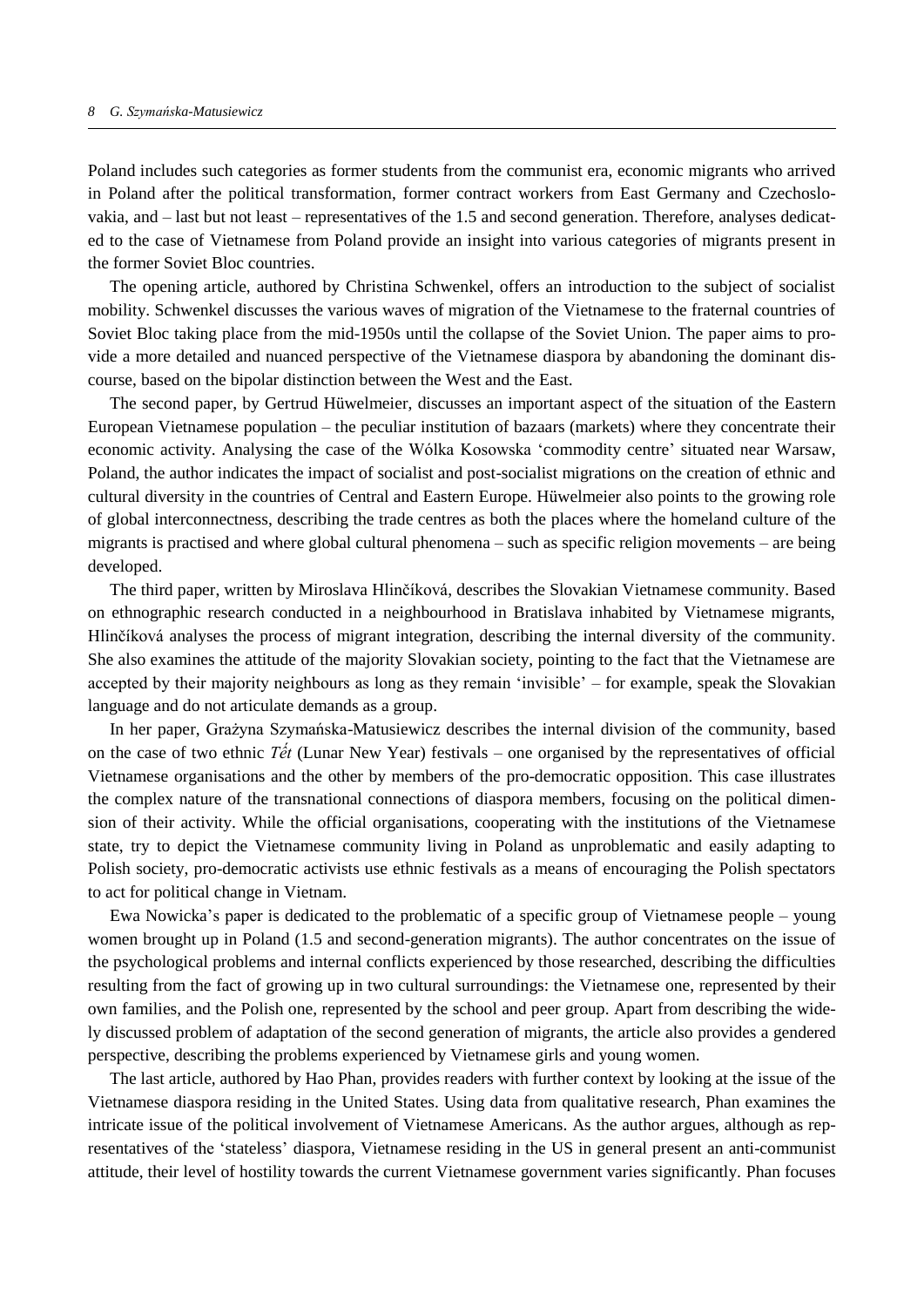on the transnational connections shaping the political attitude of the diaspora community, stressing both the impact of the painful past experiences and the current situation in Vietnam.

The thematic issue of CEEMR aims to provide readers with a collection of articles discussing the most prominent problems connected with the presence of Vietnamese migrant communities in Central and Eastern Europe. Although not all Central and Eastern European countries hosting Vietnamese communities are covered in the issue – Russia and the Czech Republic, for example, where Vietnamese populations are relatively numerous – the volume is the first publication in English offering a comparative perspective on the Vietnamese communities in Central and Eastern Europe. By covering the topics such as social integration, migrant economy and diaspora politics, the issue enriches the discussion concerning Vietnamese migration, which has so far focused mainly on the refugee diaspora.

> *Grażyna Szymańska-Matusiewicz Institute of Sociology University of Warsaw*

## **Acknowledgments**

I would like to offer particular thanks to Dr Lê Thanh Hai, editor of Phuong Đông newspaper, who inspired the preparation of this thematic issue and contributed significantly to the conference 'The Global Vietnamese Diaspora' in Warsaw.

## **Notes**

<sup>1</sup> Consular Department, the Ministry of Foreign Affairs, Vietnam: http://eeas.europa.eu/delegations/ vietnam/documents/eu\_vietnam/vn\_migration\_abroad\_en.pdf (accessed: 27 June 2015].

<sup>2</sup> World Bank data: http://econ.worldbank.org/WBSITE/EXTERNAL/EXTDEC/EXTDECPROSPECTS/0,,co ntentMDK:22759429~pagePK:64165401~piPK:64165026~theSitePK:476883,00.html (accessed: 27.06.2015).

<sup>3</sup>United States Census Bureau, *Race Reporting for the Asian Population by Selected Categories: 2010*, available at: [http://factfinder.census.gov/faces/tableservices/jsf/pages/productview.xhtml?pid=DEC\\_10\\_S](http://factfinder.census.gov/faces/tableservices/jsf/pages/productview.xhtml?pid=DEC_10_SF1_QTP8&prodType=table) F1\_OTP8&prodType=table (accessed: 27 June 2015).

<sup>4</sup> The inspiration for the special issue came from the international conference 'The Global Vietnamese Diaspora,' which was organised in March 2014 by the Institute of Sociology, University of Warsaw and the Institute of Philosophy and Sociology, Polish Academy of Sciences.

## **References**

- Alamgir A. (2014). *Socialist Internationalism at Work*. PhD dissertation. [Rutgers University,](https://rucore.libraries.rutgers.edu/search/results/?key=root&q1=Rutgers+University&q1field=mods%3Aname) Graduate School – New Brunswick. Online: https://rucore.libraries.rutgers.edu/rutgers-lib/43944 (accessed: 15 June 2015).
- Bayly S. (2007). *Asian Voices in a Post-Colonial Age: Vietnam, India and Beyond*. Cambridge: Cambridge University Press.
- Górny A., Grzymała-Kazłowska A., Kępińska E., Fihel A., Piekut A. (2007). *Od zbiorowości do społeczności: rola migrantów osiedleńczych w tworzeniu się społeczności imigranckich w Polsce*. CMR Working Papers 27/85. Warsaw: Centre of Migration Research, University of Warsaw.